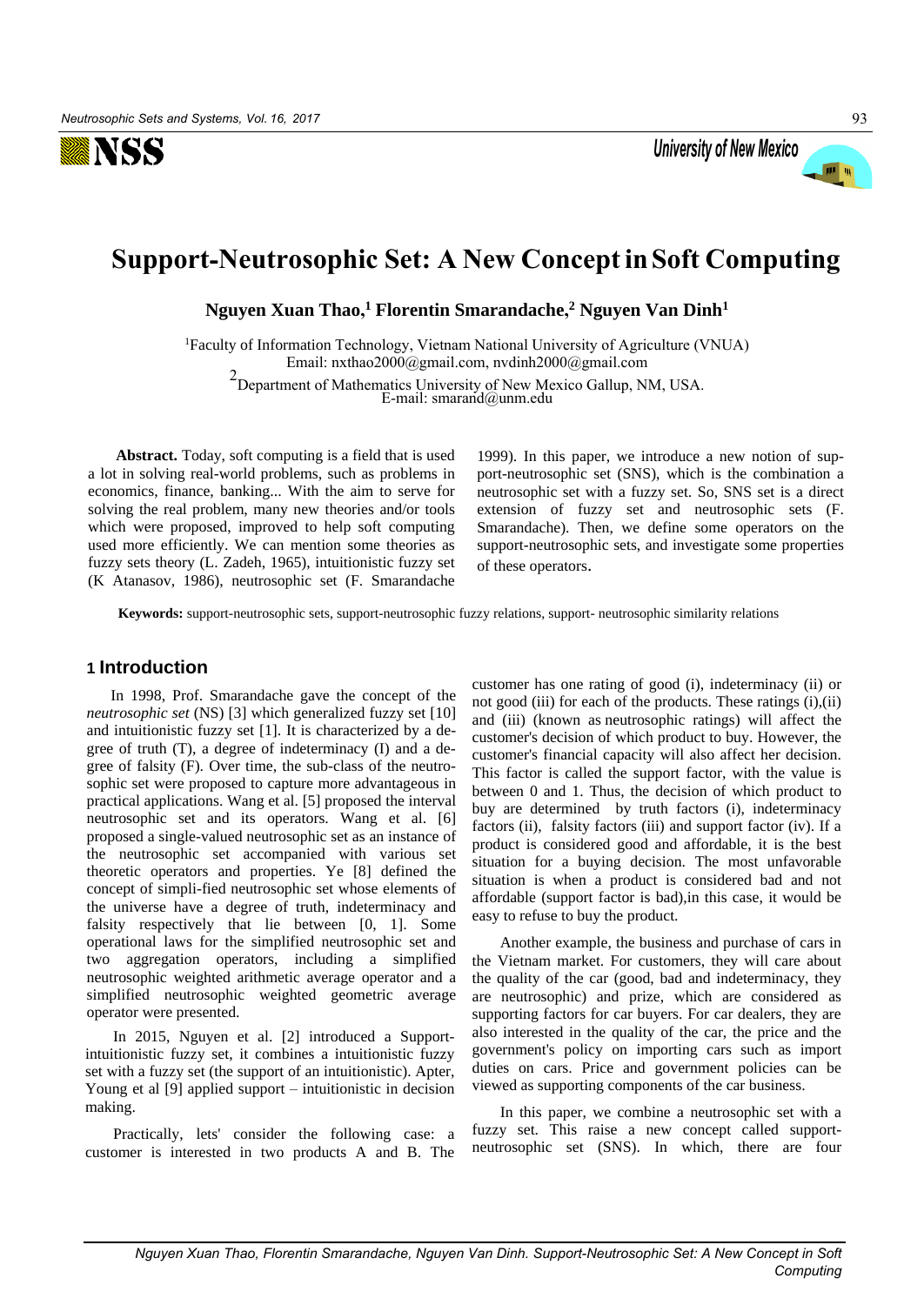membership functions of an element in a given set. The remaining of this paper was structured as follows: In section 2, we introduce the concept of supportneutrosophic set and study some properties of SNS. In section 3, we give some distances between two SNS sets. Finally, we construct the distance of two supportneutrosophic sets.

# **2 Support-Neutrosophic set**

Throughout this paper, U will be a nonempty set called the universe of discourse. First, we recall some the concept about fuzzy set and neutrosophic set. Here, we use mathematical operations on real numbers. Let  $S_1$  and  $S_2$  be two real standard or non-standard subsets, then

$$
S_1 + S_2 = \{x | x = s_1 + s_2, s_1 \in S_1, s_2 \in S_2\}
$$
  
\n
$$
S_1 - S_2 = \{x | x = s_1 - s_2, s_1 \in S_1, s_2 \in S_2\}
$$
  
\n
$$
\bar{S}_2 = \{1^+\} - S_2 = \{x | x = 1^+ - s_2, s_2 \in S_2\}
$$
  
\n
$$
S_1 \times S_2 = \{x | x = s_1 \times s_2, s_1 \in S_1, s_2 \in S_2\}
$$
  
\n
$$
S_1 \vee S_2 = [\max\{inf S_1, inf S_2\}, \max\{sup S_1, sup S_2\}]
$$
  
\n
$$
S_1 \wedge S_2 = [\min\{inf S_1, inf S_2\}, \min\{sup S_1, sup S_2\}]
$$
  
\n
$$
d(S_1, S_2) = \inf_{s_1 \in S_1, s_2 \in S_2} d(s_1, s_2)
$$

**Remark**:  $\overline{S_1 \wedge S_2} = \overline{S_1} \vee \overline{S_2}$  and  $\overline{S_1 \vee S_2} = \overline{S_1} \wedge \overline{S_2}$ . Indeed, we consider two cases:

+ if  $inf S_1 \le inf S_2$  and  $sup S_1 \le sup S_2$  then  $1 - inf S_2 \le$  $1 - infS_1$ ,  $1 - supS_2 \le 1 - supS_1$  and  $S_1 \wedge S_2 = S_1$ ,  $S_1 \vee S_2 = S_2$ . So that  $\overline{S_1 \wedge S_2} = \overline{S_1} = \overline{S_1} \vee \overline{S_2}$  and  $\overline{S_1 \vee S_2} =$  $\overline{S}_2^{\overline{\phantom{1}}} = \overline{S}_1 \wedge \overline{S}_2^{\overline{\phantom{1}}}$ .

+ if  $inf S_1 \le inf S_2 \le sup S_2 \le sup S_1$ . Then  $S_1 \wedge S_2$  =  $[nfS_1, supS_2]$  and  $\overline{S_1} \vee \overline{S_2} = [1 - supS_2, 1 - infS_1]$ . Hence  $\overline{S_1 \wedge S_2} = \overline{S_1} \vee \overline{S_2}$ . Similarly, we have  $\overline{S_1 \wedge S_2} =$  $\bar{S}_1 \vee \bar{S}_2$ .

**Definition 1.** A fuzzy set A on the universe U is an object of the form

$$
A = \{(x, \mu_A(x)) | x \in U\}
$$

where  $\mu_A(x)$ ( $\in$  [0,1]) is called the degree of membership of x in A.

**Definition 2.** A neutrosophic set A on the universe U is an object of the form

$$
A = \{ (x, T_A(x), I_A(x), F_A(x)) | x \in U \}
$$

where  $T_A$  is a truth –membership function,  $I_A$  is an indeterminacy-membership function, and  $F_A$  is falsity –

membership function of A. T<sub>A</sub>(x),  $I_A(x)$  and  $F_A(x)$  are real standard or non-standard subsets of  $]0^-$ ,  $1^+$ [, that is

$$
T_A: U \rightarrow ]0^-, 1^+[
$$
  
\n
$$
I_A: U \rightarrow ]0^-, 1^+[
$$
  
\n
$$
F_A: U \rightarrow ]0^-, 1^+[
$$

In real applications, we usually use

$$
T_A: U \to [0,1]
$$
  

$$
I_A: U \to [0,1]
$$
  

$$
F_A: U \to [0,1]
$$

Now, we combine a neutrosophic set with a fuzzy set. That leads to a new concept called supportneutrosophic set (SNS). In which, there are four membership functions of each element in a given set. This new concept is stated as follows:

**Definition** 3. A support – neutrosophic set  $(SNS)$  A on the universe  $U$  is characterized by a truth –membership function  $T_A$ , an indeterminacy-membership function  $I_A$ , a falsity – membership function  $F_A$  and support-membership function  $s_A$ . For each  $x \in U$  we have  $T_A(x)$ ,  $I_A(x)$ ,  $F_A(x)$ and  $S_A(x)$  are real standard or non-standard subsets of  $]0^-, 1^+[$ , that is

$$
T_A: U \to ]0^-, 1^+[
$$
  
\n
$$
I_A: U \to ]0^-, 1^+[
$$
  
\n
$$
F_A: U \to ]0^-, 1^+[
$$
  
\n
$$
S_A: U \to ]0^-, 1^+[
$$

We denote support – neutrosophic set (SNS)  $A = \{ (x, T_A(x), I_A(x), F_A(x), S_A(x)) | x \in U \}.$ 

There is no restriction on the sum of  $T_A(x)$ ,  $I_A(x)$ ,  $F_A(x)$ , so  $0^- \leq sup T_A(x) + sup I_A(x) + sup F_A(x) \leq 3^+$ , and  $0^- \le s_A(x) \le 1^+$ .

When  $U$  is continuous, a SNS can be written as

$$
A = \int_{U} \langle T_A(x), I_A(x), F_A(x), S_A(x) \rangle_{\chi}
$$

When  $U = \{x_1, x_2, \dots, x_n\}$  is discrete, a SNS can be written as

$$
A = \sum_{i=1}^{n} \frac{}{x_i}
$$

We denote  $SNS(U)$  is the family of SNS sets on  $U$ .

#### **Remarks:**

+ The element  $x_* \in U$  is called "worst element" in A if  $T_A(x_*) = 0, I_A(x_*) = 0, F_A(x_*) = 1, s_A(x_*) = 0$  . The element  $x^* \in U$  is called "best element" in A if

$$
T_A(x^*) = 1, I_A(x^*) = 1, F_A(x_*) = 0, s_A(x_*) = 1
$$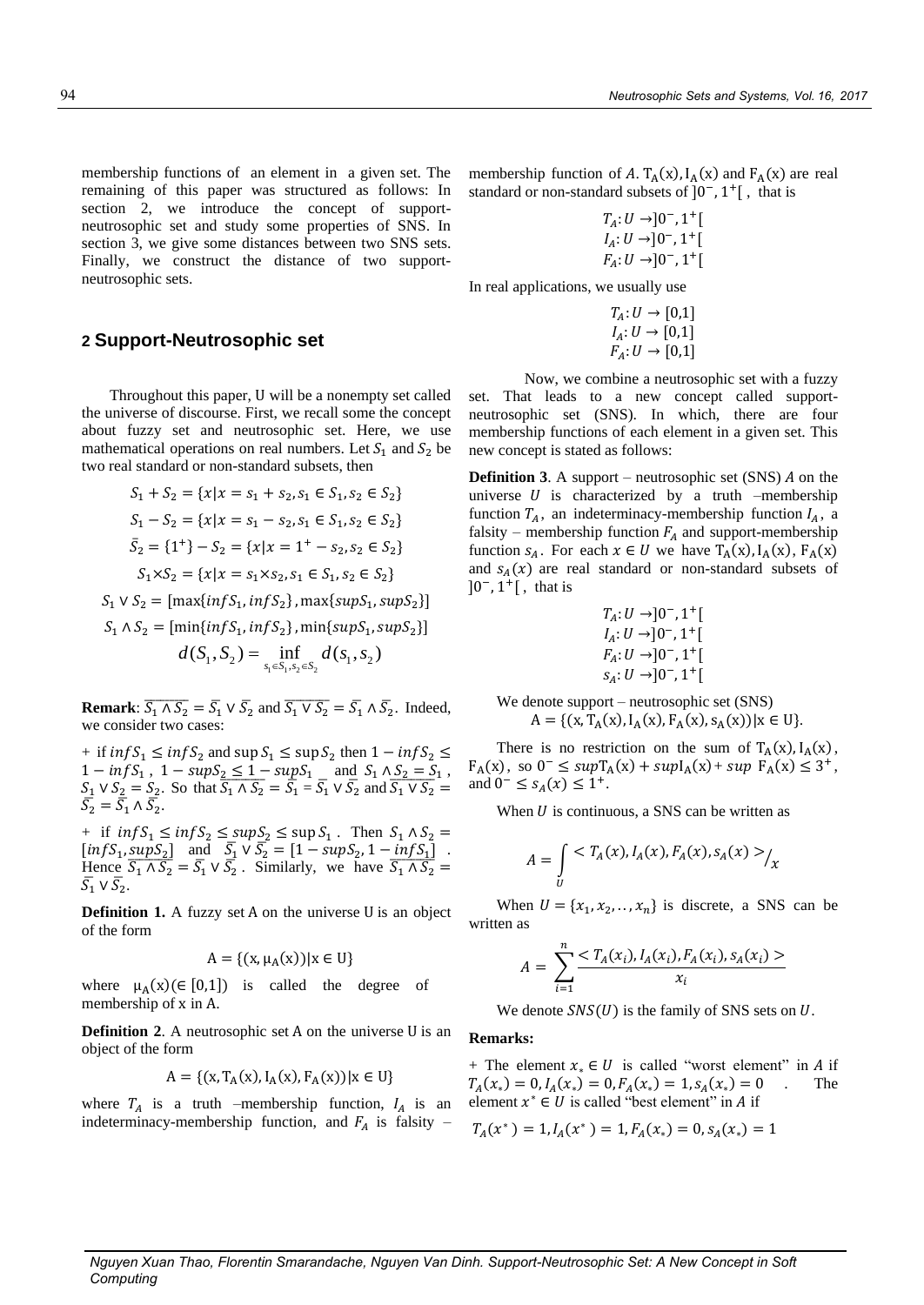1 then the element  $x^* \in U$  is called "best element" in A if

$$
T_A(x^*) = 1, I_A(x^*) = 0, F_A(x_*) = 0, s_A(x_*) = 1).
$$

 $+$  the support – neutrosophic set  $A$  reduce an neutrosophic set if  $s_A(x) = c \in [0,1], \forall x \in U$ .

 $+$  the support – neutrosophic set  $A$  is called a supportstandard neutrosophic set if

$$
T_A(x), I_A(x), F_A(x) \in [0,1]
$$
 and

$$
T_A(x) + I_A(x) + F_A(x) \le 1
$$

for all  $x \in U$ .

 $+$  the support – neutrosophic set A is a supportintuitionistic fuzzy set if  $T_A(x)$ ,  $F_A(x) \in [0,1]$ ,  $I_A(x) = 0$ and  $T_A(x) + F_A(x) \le 1$  for all  $x \in U$ .

+ A constant SNS set

$$
(\alpha, \widehat{\beta}, \widehat{\theta}, \gamma) = \{ (x, \alpha, \beta, \theta, \gamma) | x \in U
$$

where  $0 \le \alpha, \beta, \theta, \gamma \le 1$ .

+ the SNS universe set is

$$
U = 1_U = (1,\widehat{1,0,1}) = \{(x,1,1,0,1) | x \in U\}
$$

+ the SNS empty set is

$$
U = 0_U = (0, 0, 1, 0) = \{(x, 0, 0, 1, 0) | x \in U\}
$$

**Definition 4.** The complement of a SNS *A* is denoted by  $c(A)$  and is defined by

$$
T_{C(A)}(x) = F_A(x)
$$
  
\n
$$
I_{C(A)}(x) = \{1^+\} - I_A(x)
$$
  
\n
$$
F_{C(A)}(x) = T_A(x)
$$
  
\n
$$
s_{C(A)}(x) = \{1^+\} - s_A(x)
$$

for all  $x \in U$ .

**Definition 5.** A SNS  $A$  is contained in the other SNS  $B$ , denote  $A \subseteq B$ , if and only if

$$
inf T_A(x) \le inf T_B(x), \quad sup T_A(x) \le sup T_B(x)
$$
  
 
$$
inf F_A(x) \ge inf F_B(x), \quad sup F_A(x) \ge sub F_B(x)
$$
  
 
$$
inf S_A(x) \le inf S_B(x), \quad sup S_A(x) \le sup S_B(x)
$$

for all  $x \in U$ .

**Definition 6.** The union of two SNS A and B is a SNS  $C = A \cup B$ , that is defined by

$$
T_C = T_A \vee T_B
$$
  
\n
$$
I_C = I_A \vee I_B
$$
  
\n
$$
F_C = F_B \wedge F_B
$$
  
\n
$$
S_C = S_A \vee S_B
$$

(if there is restriction  $supT_A(x) + supI_A(x) + sup F_A(x) \leq$  **Definition 7**. The intersection of two SNS *A* and *B* is a SNS  $D = A \cap B$ , that is defined by

$$
T_D = T_A \wedge T_B
$$
  
\n
$$
I_D = I_A \wedge I_B
$$
  
\n
$$
F_D = F_B \vee F_B
$$
  
\n
$$
S_D = S_A \wedge S_B
$$

**Example 1**. Let = {<sup>1</sup> , <sup>2</sup> , <sup>3</sup> , <sup>4</sup> } be the universe. Suppose that

Suppose that  
\n
$$
A = \frac{\langle [0.5, 0.8], [0.4, 0.6], [0.2, 0.7], [0.7, 0.9] \rangle}{x_1} + \frac{\langle [0.4, 0.5], [0.45, 0.6], [0.3, 0.6], [0.5, 0.8] \rangle}{x_2} + \frac{\langle [0.5, 0.9], [0.4, 0.5], [0.6, 0.7], [0.2, 0.6] \rangle}{x_3} + \frac{\langle [0.5, 0.9], [0.3, 0.6], [0.4, 0.8], [0.1, 0.6] \rangle}{x_4}
$$

and

d  
\n
$$
B = \frac{\langle [0.2, 0.6], [0.3, 0.5], [0.3, 0.6], [0.6, 0.9]\rangle}{x_1} + \frac{\langle [0.45, 0.7], [0.4, 0.8], [0.9, 1], [0.4, 0.9]\rangle}{x_2} + \frac{\langle [0.1, 0.7], [0.4, 0.8], [0.6, 0.9], [0.2, 0.7]\rangle}{x_3} + \frac{\langle [0.5, 1], [0.2, 0.9], [0.3, 0.7], [0.1, 0.5]\rangle}{x_4}
$$

are two support –neutrosophic set on  $U$ .

We have

+ complement of A, denote  $c(A)$  or  $\sim A$ , defined by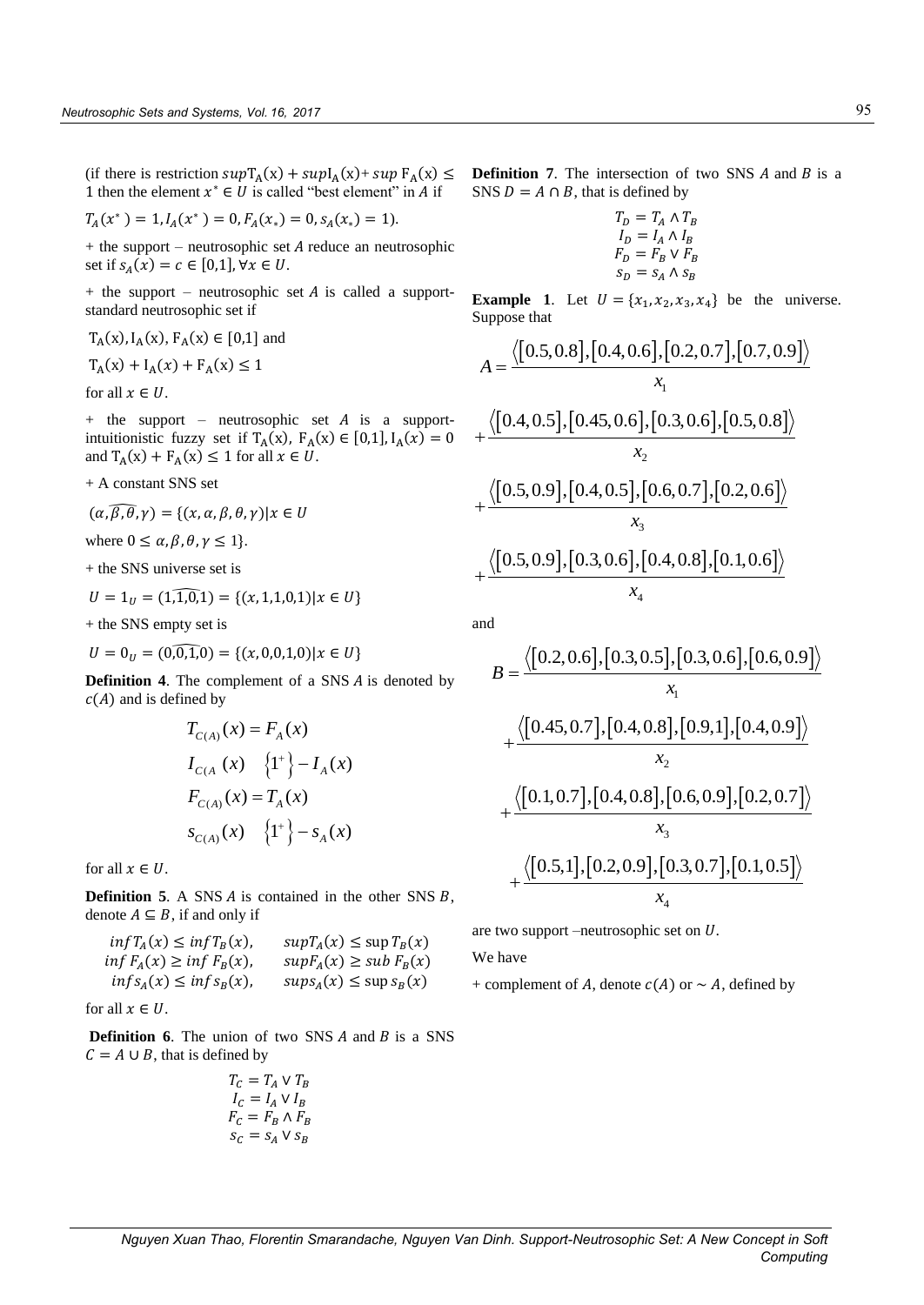(d) Operators ∩, ∼ and ∪ satisfy the law of De Morgan. It means that  $\overline{A \cap B} = \overline{A} \cup \overline{B}$  and  $\overline{A \cup B} = \overline{A} \cap \overline{B}$ 

*Proof.* 

It is easy to verify that (a), (b), (c) is truth.

We show that (d) is correct. Indeed, for each

$$
T_{\sim(A \cap B)} = F_{A \cap B} = F_A \vee F_B = T_{\sim A} \vee T_{\sim B}
$$
  
\n
$$
I_{\sim(A \cap B)} = \{1^+\} - I(A \cap B) = \overline{I(A) \wedge I(B)}
$$
  
\n
$$
= \overline{I(A)} \vee \overline{I(B)} = I_{\sim A} \vee I_{\sim B}
$$
  
\n
$$
F_{\sim(A \cap B)} = T_{A \cap B} = T_A \wedge T_B = F_{\sim A} \wedge F_{\sim B}
$$
  
\n
$$
s_{\sim(A \cap B)} = \{1^+\} - s(A \cap B) = \overline{s(A) \wedge s(B)}
$$
  
\n
$$
= \overline{s(A)} \vee \overline{s(B)} = s_{\sim A} \vee s_{\sim B}
$$

So that  $\overline{A \cap B} = \overline{A} \cup \overline{B}$ . By same way, we have  $\overline{A \cup B} =$  $\overline{A}$   $\cap$   $\overline{B}$ .  $\square$ 

# **3 The Cartesian product of two SNS**

Let  $U, V$  be two universe sets.

**Definition 8.** Let  $A$ ,  $B$  two SNS on  $U$ ,  $V$ , respectively. We define the Cartesian product of these two SNS sets:

a)

define the Cartesian product of these two SNS sets:  
\na)  
\n
$$
A \times B = \left| \begin{array}{l} (x, y), T_{A \cdot B}(x, y), I_{A \times B}(x, y), \\ F_{A \cdot B}(x, y), S_{A \times B}(x, y) \end{array} \right| x \in U, y \in V \right\}
$$
\nwhere

$$
T_{A \times B}(x, y) = T_A(x)T_B(y),
$$
  
\n
$$
I_{A \times B}(x, y) = I_A(x)I_B(y),
$$
  
\n
$$
F_{A \times B}(x, y) = F_A(x)F_B(y)
$$

and

and  
\n
$$
s_{A \times B}(x, y) = s_A(x) s_B(y), \forall x \in U, y \in V.
$$
\n
$$
A \otimes B = \left| \begin{pmatrix} (x, y), T_{A - B}(x, y), I_{A \otimes B}(x, y), \\ F_{A - B}(x, y), s_{A \otimes B}(x, y) \end{pmatrix} | x \in U, y \in V \right|
$$

Where

$$
T_{A\otimes B}(x, y) = T_A(x) \check{\mathbf{e}} T_B(y),
$$
  

$$
I_{A\otimes B}(x, y) = I_A(x) \check{\mathbf{e}} I_B(y),
$$
  

$$
F_{A\otimes B}(x, y) = F_A(x) \mathbf{e} F_B(y)
$$

and

$$
s_{A \otimes B}(x, y) = s_A(x) \check{\mathbf{e}} \ s_B(y), \forall x \in U, y \in V.
$$

$$
c(A) = \frac{\langle [0.2, 0.7], [0.4, 0.6], [0.5, 0.8], [0.1, 0.3]\rangle}{x_1} + \frac{\langle [0.3, 0.6], [0.4, 0.55], [0.4, 0.5], [0.2, 0.5]\rangle}{x_2} + \frac{\langle [0.6, 0.7], [0.5, 0.6], [0.5, 0.9], [0.4, 0.8]\rangle}{x_3} + \frac{\langle [0.4, 0.8], [0.4, 0.7], [0.5, 0.9], [0.4, 0.9]\rangle}{x_4}
$$

+ Union  $C = A \cup B$ :

$$
C = \frac{\langle [0.5, 0.8], [0.4, 0.6], [0.2, 0.6], [0.7, 0.9]\rangle}{x_1} + \frac{\langle [0.45, 0.7], [0.45, 0.8], [0.3, 0.6], [0.4, 0.9]\rangle}{x_2} + \frac{\langle [0.5, 0.9], [0.4, 0.8], [0.6, 0.7], [0.2, 0.7]\rangle}{x_3} + \frac{\langle [0.5, 1], [0.3, 0.9], [0.3, 0.7], [0.1, 0.6]\rangle}{x_4} + \frac{\langle [0.45, 0.9], [0.3, 0.7], [0.1, 0.6]\rangle}{x_4} + \frac{\langle [0.45, 0.9], [0.3, 0.7], [0.1, 0.6]\rangle}{x_4} + \frac{\langle [0.45, 0.9], [0.3, 0.7], [0.1, 0.6]\rangle}{x_4} + \frac{\langle [0.45, 0.9], [0.3, 0.7], [0.1, 0.6]\rangle}{x_4} + \frac{\langle [0.45, 0.9], [0.3, 0.7], [0.1, 0.6]\rangle}{x_4} + \frac{\langle [0.45, 0.9], [0.3, 0.7], [0.1, 0.6]\rangle}{x_4} + \frac{\langle [0.45, 0.9], [0.4, 0.9], [0.4, 0.8]\rangle}{x_4} + \frac{\langle [0.45, 0.9], [0.4, 0.8], [0.4, 0.8]\rangle}{x_4} + \frac{\langle [0.45, 0.9], [0.4, 0.8], [0.4, 0.8]\rangle}{x_4} + \frac{\langle [0.45, 0.9], [0.4, 0.8], [0.4, 0.8]\rangle}{x_4} + \frac{\langle [0.45, 0.9], [0.4, 0.8], [0.4, 0.8]\rangle}{x_4} + \frac{\langle [0.45, 0.9], [0.4, 0.8], [0.4, 0.8]\rangle}{x_4} + \frac{\langle [0.45, 0.9], [0.4, 0.8], [0.4, 0.8]\rangle}{x_4} + \frac{\langle [0.
$$

+ the intersection  $D = A \cap B$ :

he intersection 
$$
D = A \cap B
$$
:  
\n
$$
D = \frac{\langle [0.2, 0.6], [0.3, 0.5], [0.3, 0.7], [0.6, 0.9] \rangle \times \langle [0.4, 0.5], [0.4, 0.6], [0.9, 1], [0.4, 0.8] \rangle \times \langle [0.1, 0.7], [0.4, 0.5], [0.6, 0.9], [0.2, 0.6] \rangle \times \langle [0.5, 0.9], [0.2, 0.6], [0.4, 0.8], [0.1, 0.5] \rangle \times \langle [0.5, 0.9], [0.2, 0.6], [0.4, 0.8], [0.1, 0.5] \rangle \times \langle [0.4, 0.8], [0.1, 0.5] \rangle \times \langle [0.4, 0.8], [0.1, 0.5] \rangle \times \langle [0.4, 0.8], [0.1, 0.5] \rangle \times \langle [0.4, 0.8], [0.1, 0.5] \rangle \times \langle [0.4, 0.8], [0.1, 0.5] \rangle \times \langle [0.4, 0.8], [0.1, 0.5] \rangle \times \langle [0.4, 0.8], [0.1, 0.5] \rangle \times \langle [0.4, 0.8], [0.1, 0.5] \rangle \times \langle [0.4, 0.8], [0.1, 0.5] \rangle \times \langle [0.4, 0.8], [0.4, 0.8], [0.4, 0.5] \rangle \times \langle [0.4, 0.8], [0.4, 0.8], [0.4, 0.8] \rangle \times \langle [0.4, 0.8], [0.4, 0.8], [0.4, 0.8] \rangle \times \langle [0.4, 0.8], [0.4, 0.8], [0.4, 0.8] \rangle \times \langle [0.4, 0.8], [0.4, 0.8], [0.4, 0.8] \rangle \times \langle [0.4, 0.8], [0.4, 0.8], [0.4, 0.8] \rangle \times \langle [0.4, 0.8], [0.4, 0.8], [0.4, 0.8] \rangle \times \langle [0.4, 0.8], [0.4, 0.8], [0
$$

**Proposition 1.** For all  $A$ ,  $B$ ,  $C \in SNS(U)$ , we have

- (a) If  $A \subseteq B$  and  $B \subseteq C$  then  $A \subseteq C$ ,
- (b)  $c(c(A)) = A$ ,
- (c) Operators ∩ and ∪ are commutative, associative, and distributive,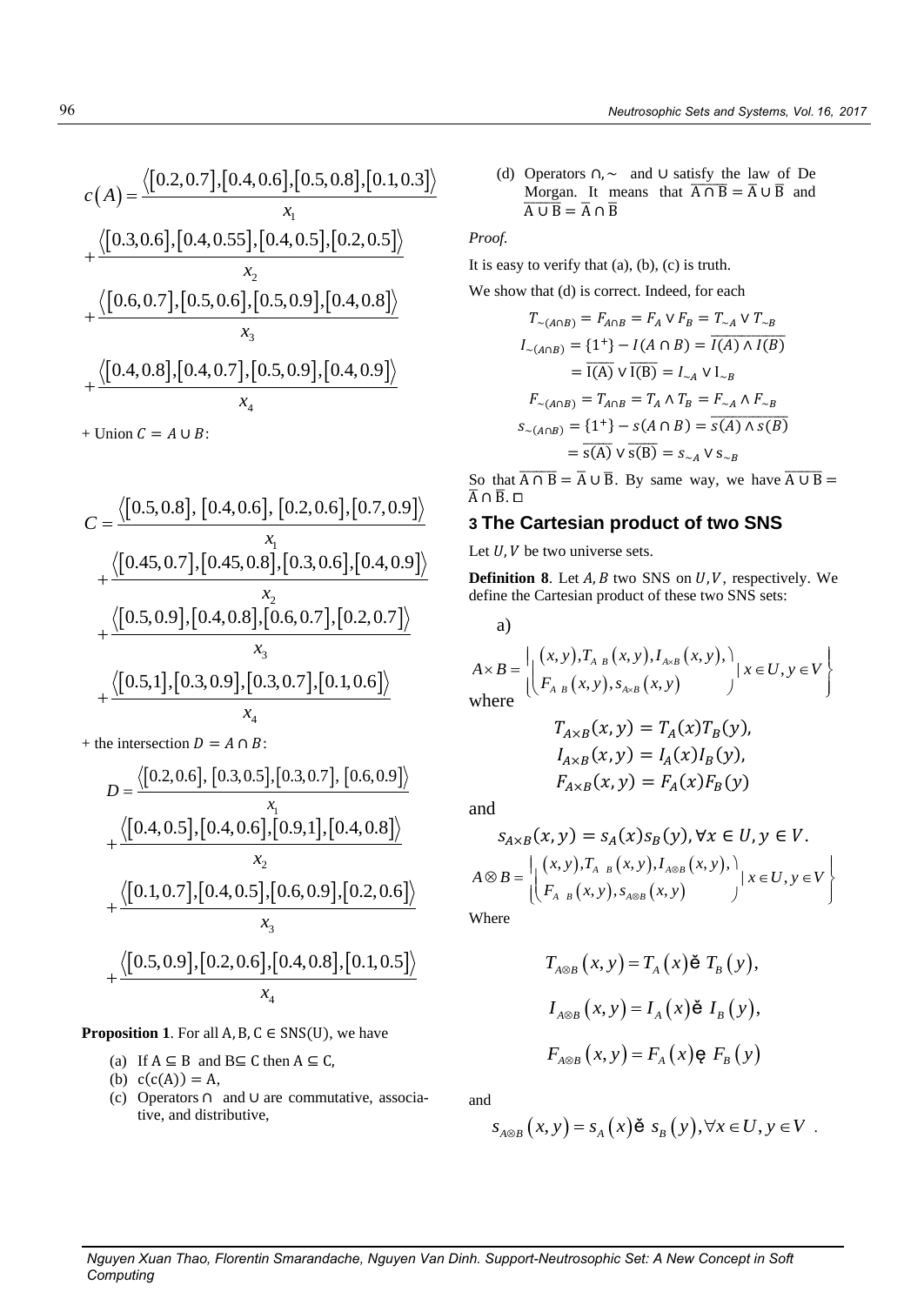**Example 2**. Let  $U = \{x_1, x_2\}$  be the universe set. Suppose<br>that  $A = \frac{\langle [0.5, 0.8], [0.4, 0.6], [0.2, 0.7], [0.7, 0.9] \rangle}{\{10\}}$ that

that  
\n
$$
A = \frac{\langle [0.5, 0.8], [0.4, 0.6], [0.2, 0.7], [0.7, 0.9] \rangle}{x_1}
$$
\n
$$
+ \frac{\langle [0.4, 0.5], [0.45, 0.6], [0.3, 0.6], [0.5, 0.8] \rangle}{x_2}
$$

and

and  
\n
$$
B = \frac{\langle [0.2, 0.6], [0.3, 0.5], [0.3, 0.6], [0.6, 0.9]\rangle}{x_1} + \frac{\langle [0.45, 0.7], [0.4, 0.8], [0.9, 1], [0.4, 0.9]\rangle}{x_2}
$$

are two SNS on *U*. Then we have  
\n
$$
A \times B \quad \frac{\langle [0.25, 0.72], [0.16, 0.3], [0.12, 49], [0.14, 0.54] \rangle \langle (x_1, x_1) \rangle}{(x_1, x_1)} + \frac{\langle [0.225, 0.56], [0.16, 0.48], [0.18, 0.7], [0.28, 1] \rangle}{(x_1, x_1)} + \frac{\langle [0.2, 0.45], [0.18, 0.3], [0.18, 0.42], [0.1, 0.48] \rangle}{\langle x_2, x_1 \rangle} \quad \text{Examp} \atop + \frac{\langle [0.2, 0.45], [0.135, 0.36], [0.12, 0.48], [0.05, 0.48] \rangle}{(x_2, x_1)} \quad \text{If} \atop C = \frac{\langle [0, 0.45], [0.135, 0.36], [0.12, 0.48], [0.05, 0.48] \rangle}{\langle x_2, x_1 \rangle} \quad C = \frac{\langle [0, 0.45], [0.135, 0.36], [0.12, 0.48], [0.05, 0.48] \rangle}{\langle x_2, x_1 \rangle}.
$$

and

and  
\n
$$
(x_2, x)
$$
\n
$$
C = \frac{\langle [0.5, 0.8], [0.4, 0.5], [0.6, 0.7], [0.2, 0.6]\rangle}{(x_1, x)}
$$
\n
$$
+\frac{\langle [0.5, 0.8], [0.3, 0.6], [0.4, 0.8], [0.1, 0.6]\rangle}{(x_1, x)}
$$
\nand  
\n
$$
+\frac{\langle [0.4, 0.5], [0.4, 0.5], [0.6, 0.7], [0.2, 0.6]\rangle}{(x_2, x)}
$$
\n
$$
+\frac{\langle [0.4, 0.5], [0.3, 0.6], [0.4, 0.8], [0.1, 0.6]\rangle}{(x_2, x)}
$$
\n
$$
+\frac{\langle [0.6, 0.4], [0.3, 0.6], [0.4, 0.8], [0.1, 0.6]\rangle}{(x_2, x)}
$$

**Proposition 2.** For every three universes  $U, V, W$  and three universe sets  $A$  on  $U$ ,  $B$  on  $V$ ,  $C$  on  $W$ . We have

a)  $A \times B = B \times A$  and  $A \otimes B = B \otimes A$ b)  $(A \times B) \times C = A \times (B \times C)$ and  $(A \otimes B) \otimes C = A \otimes (B \otimes C)$ 

*Proof*. It is obvious.

### **4 Distance between support-neutrosophic sets**

In this section, we define the distance between two support-neutrosophic sets in the sene of Szmidt and Kacprzyk are presented:

**Definition** 9. Let  $U = \{x_1, x_2, ..., x_n\}$  be the universe set. Given  $A, B \in \overline{S}NS(U)$ , we define

a) The Hamming distance

$$
d_{SNS}(A, B) = \frac{1}{n} \sum_{i=1}^{n} [d(T_A(x_i), T_B(x_i)) + d(I_A(x_i), I_B(x_i)) + d(F_A(x_i), F_B(x_i)) + d(s_A(x_i), s_B(x_i))]
$$

b) The Euclidean distance  $e_{\text{SNS}}(A, B) =$ 1  $\frac{1}{n}\sum_{i=1}^{n}[d^{2}(T_{A}(x_{i}),T_{B}(x_{i})) +$  $d^2(I_A(x_i), I_B(x_i)) +$  $d^2(F_A(x_i), F_B(x_i)) +$  $d^2(s_A(x_i), s_B(x_i))]$ 1 2

**Example 3**. Let  $U = \{x_1, x_2\}$  be the universe set. Two  $\tilde{S}NS A, B \in SN\tilde{S}(U)$  as in example 2 we have  $d_{SNS}(A, B) = 0.15$ ;  $e_{SNS}(A, B) = 0.15$ .

If

If  
\n
$$
C = \frac{\langle [0.5, 0.7], [0.4, 0.6], [0.2, 0.7], [0.7, 0.9] \rangle}{x_1} + \frac{\langle [0.4, 0.5], [0.45, 0.6], [0.3, 0.6], [0.5, 0.8] \rangle}{x_2}
$$

and

and  
\n
$$
D = \frac{\langle [0.2, 0.4], [0.3, 0.5], [0.3, 0.6], [0.6, 0.9]\rangle}{x_1} + \frac{\langle [0.6, 0.7], [0.4, 0.8], [0.9, 1], [0.4, 0.9]\rangle}{x_2}
$$
\nthen,  $d = (C, D) = 0.25$ , and  $e = (C, D) =$ 

then  $d_{SNS}(C, D) = 0.25$  and  $e_{SNS}(C, D) =$ 0,2081.